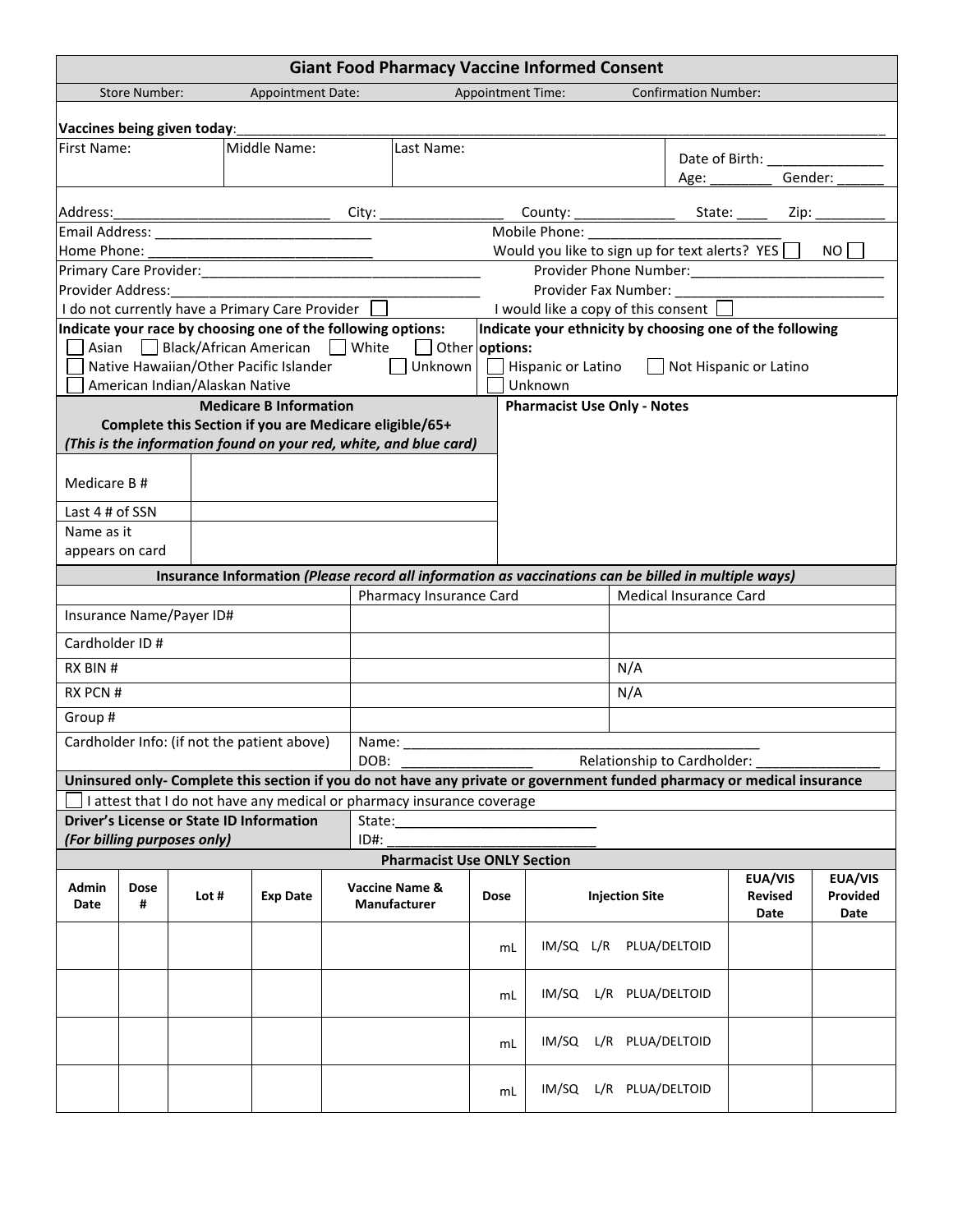|                                                                                             | Screening Questionnaire. Ask or contact the pharmacist for any assistance.                                                                                                                                                                                            |  |  |  |  |  |
|---------------------------------------------------------------------------------------------|-----------------------------------------------------------------------------------------------------------------------------------------------------------------------------------------------------------------------------------------------------------------------|--|--|--|--|--|
| <b>Yes</b><br>DOB:<br><b>Patient Name:</b>                                                  |                                                                                                                                                                                                                                                                       |  |  |  |  |  |
|                                                                                             | Check any condition/age group below that applies to you so we may screen for needed vaccinations:                                                                                                                                                                     |  |  |  |  |  |
|                                                                                             | Asthma<br><b>Heart Condition</b><br>Lung Condition<br>50 or older<br><b>Diabetes</b><br>Smoker<br>65 and older                                                                                                                                                        |  |  |  |  |  |
|                                                                                             | Have you had the following vaccinations?                                                                                                                                                                                                                              |  |  |  |  |  |
|                                                                                             | Pneumonia<br>Meningitis<br>Shingles $\vert \ \ \vert$<br><b>Tetanus</b><br>Influenza                                                                                                                                                                                  |  |  |  |  |  |
|                                                                                             | <b>Hepatitis</b><br>Covid-19<br><b>Whooping Cough</b><br>Other:                                                                                                                                                                                                       |  |  |  |  |  |
| 1.                                                                                          | What vaccine or vaccines are you interested in receiving today? Check all that apply.                                                                                                                                                                                 |  |  |  |  |  |
|                                                                                             | A pharmacist will review your answers to determine what vaccines you are eligible to receive today.                                                                                                                                                                   |  |  |  |  |  |
|                                                                                             | COVID-19<br>Flu<br>Tetanus/Tdap<br>Pneumonia<br>Shingles  <br>Other:                                                                                                                                                                                                  |  |  |  |  |  |
|                                                                                             | Have you received any vaccines in the last 28 days? If yes, what product did you receive and when?<br>2.                                                                                                                                                              |  |  |  |  |  |
|                                                                                             | Product 1:<br>Product 2:<br>Date:<br>Date:                                                                                                                                                                                                                            |  |  |  |  |  |
|                                                                                             | Have you ever received a dose of COVID-19 vaccine? If yes, what product did you receive and when?<br>З.<br>Janssen (Johnson & Johnson)   Another product:<br>Moderna l<br>Pfizer                                                                                      |  |  |  |  |  |
| 4.                                                                                          | Date:<br>Do you feel sick today? (For example: a cold, fever, or acute illness)                                                                                                                                                                                       |  |  |  |  |  |
|                                                                                             |                                                                                                                                                                                                                                                                       |  |  |  |  |  |
| 5.                                                                                          | Have you taken any antivirals (i.e. Tamiflu, valacyclovir) within the past 48 hours?                                                                                                                                                                                  |  |  |  |  |  |
| 6.                                                                                          | Have you ever fainted after receiving a vaccine or after having blood drawn?                                                                                                                                                                                          |  |  |  |  |  |
| 7.                                                                                          | Have you ever had a severe reaction to any vaccine which required medical care?                                                                                                                                                                                       |  |  |  |  |  |
|                                                                                             |                                                                                                                                                                                                                                                                       |  |  |  |  |  |
| 8.                                                                                          | Have you ever had an allergic reaction to any of the following: (This would include a severe allergic reaction [e.g., anaphylaxis]<br>that required treatment with epinephrine or EpiPen® or that caused you to go to the hospital. It would also include an allergic |  |  |  |  |  |
|                                                                                             | reaction that occurred within 4 hours that caused hives, swelling, or respiratory distress, including wheezing.)                                                                                                                                                      |  |  |  |  |  |
|                                                                                             |                                                                                                                                                                                                                                                                       |  |  |  |  |  |
|                                                                                             | A previous dose of COVID-19 vaccine                                                                                                                                                                                                                                   |  |  |  |  |  |
|                                                                                             | A component of the COVID-19 vaccine, including either of the following:                                                                                                                                                                                               |  |  |  |  |  |
|                                                                                             | Polyethylene glycol (PEG), which is found in some medications, such as laxatives and preparations for<br>$\circ$                                                                                                                                                      |  |  |  |  |  |
| colonoscopy procedures                                                                      |                                                                                                                                                                                                                                                                       |  |  |  |  |  |
| Polysorbate, which is found in some vaccines, film coated tablets, and intravenous steroids |                                                                                                                                                                                                                                                                       |  |  |  |  |  |
|                                                                                             | A vaccine (other than a COVID-19 vaccine) or an injectable medication?                                                                                                                                                                                                |  |  |  |  |  |
|                                                                                             | Food, pets, venom, environmental, or oral medication? (ex. eggs, yeast, preservatives, phenol, thimerosal,                                                                                                                                                            |  |  |  |  |  |
|                                                                                             | streptomycin, neomycin, gelatin, latex, bovine protein)                                                                                                                                                                                                               |  |  |  |  |  |
| 9.                                                                                          | Have you ever been diagnosed with Multisystem Inflammatory Syndrome (MIS-C or MIS-A) after a COVID-19                                                                                                                                                                 |  |  |  |  |  |
|                                                                                             | infection?                                                                                                                                                                                                                                                            |  |  |  |  |  |
|                                                                                             | 10. Do you have a history of myocarditis or pericarditis?                                                                                                                                                                                                             |  |  |  |  |  |
|                                                                                             | 11. Do you have dermal fillers?                                                                                                                                                                                                                                       |  |  |  |  |  |
|                                                                                             | 12. Have you received passive antibody therapy (monoclonal antibodies/convalescent serum) as treatment for                                                                                                                                                            |  |  |  |  |  |
|                                                                                             | COVID-19, or have you received Immune (gamma) Globulin, or a blood/plasma transfusion in the last year?<br>When was your last dose?                                                                                                                                   |  |  |  |  |  |
|                                                                                             | 13. Do you have a bleeding disorder, take a blood thinner, or have a history of Heparin Induced Thrombocytopenia                                                                                                                                                      |  |  |  |  |  |
|                                                                                             | (HIT)?                                                                                                                                                                                                                                                                |  |  |  |  |  |
|                                                                                             | 14. Do you, or anyone in your home, or anyone you take care of, have a weakened immune system caused by<br>something such as HIV/AIDS, or cancer or take immunosuppressive drugs or therapies? This includes being treated                                            |  |  |  |  |  |
|                                                                                             | with prednisone, other steroids, weekly injections, anticancer drugs, or radiation.                                                                                                                                                                                   |  |  |  |  |  |
|                                                                                             | 15. Do you have a long-term health problem with heart, lung, kidney, diabetes, asthma, blood disorder, no spleen,                                                                                                                                                     |  |  |  |  |  |
|                                                                                             | complement component deficiency, a cochlear implant, or a spinal fluid leak? Are you on long term aspirin                                                                                                                                                             |  |  |  |  |  |
|                                                                                             | therapy?                                                                                                                                                                                                                                                              |  |  |  |  |  |
|                                                                                             | 16. Have you had a seizure, brain, or any other neurological disorder, or have you had Guillain-Barré Syndrome, a                                                                                                                                                     |  |  |  |  |  |
|                                                                                             | condition which causes paralysis?<br>17. If <17 years of age: Are you currently taking aspirin or any aspirin-containing products?                                                                                                                                    |  |  |  |  |  |
|                                                                                             |                                                                                                                                                                                                                                                                       |  |  |  |  |  |
|                                                                                             | 18. Are you pregnant, planning to become pregnant, or breastfeeding?                                                                                                                                                                                                  |  |  |  |  |  |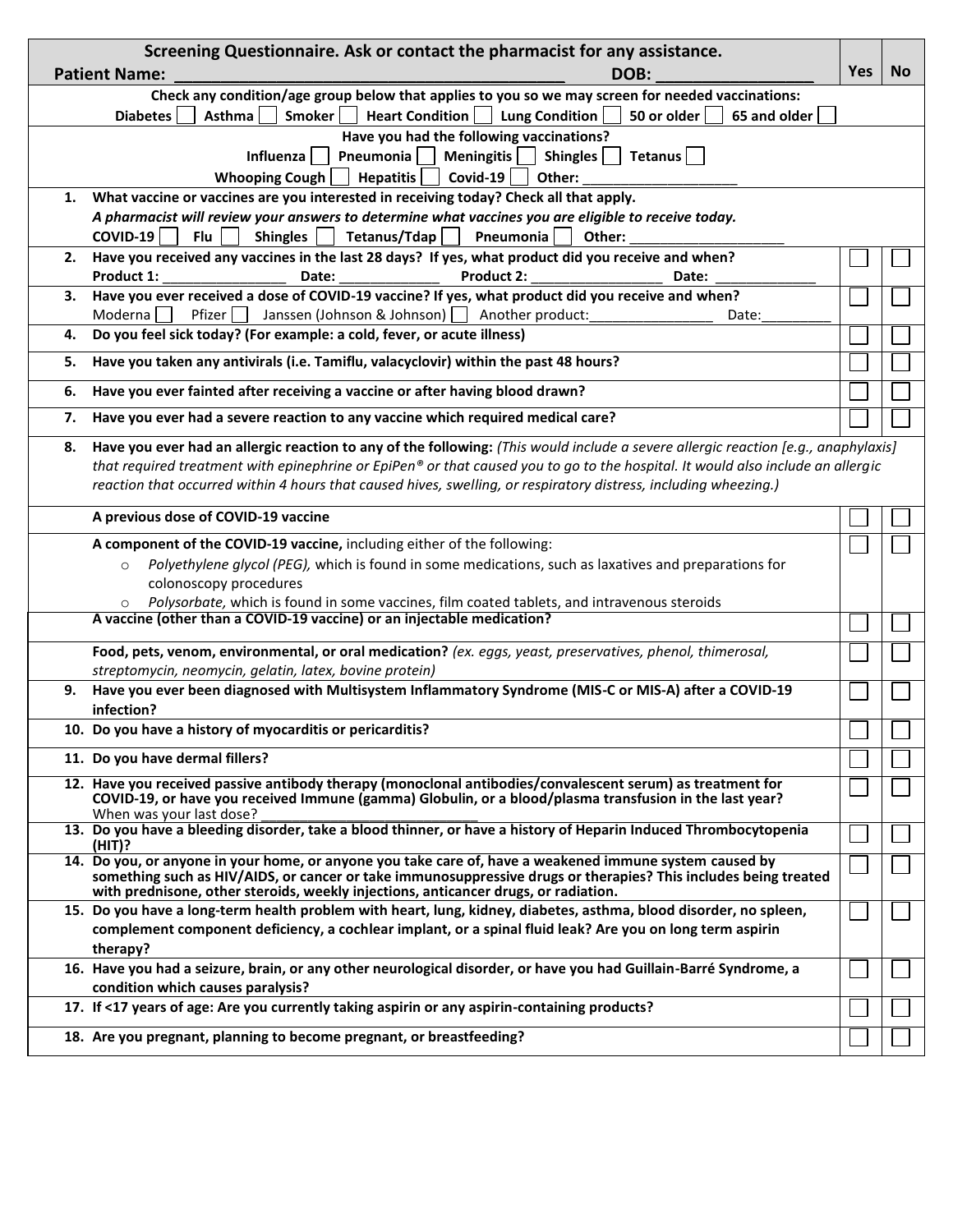## **Patient Name: DOB: DOB: DOB: DOB: DOB: DOB: DOB: DOB: DOB: DOB: DOB: DOB: DOB: DOB: DOB: DOB: DOB: DOB: DOB: DOB: DOB: DOB: DOB: DOB: DOB: DOB: DOB: DOB: DOB: DO**

**Informed Consent:**

**Emergency Use Authorization**: The FDA has made certain vaccines (ex. the COVID-19 vaccine) available under an emergency use authorization (EUA). The EUA is used when circumstances exist to justify the emergency use of drugs and biological products during an emergency (such as the COVID-19 pandemic). This vaccine has not completed the same time of review as an FDA-approved or cleared product. However, the FDA's decision to make the vaccine available under an EUA is based on the existence of a public health emergency and the totality of scientific evidence available, showing that known and potential benefits of the vaccine outweigh the known and potential risks.

**Consent**: I certify that I am: (i) the Patient and at least 18 years of age; or (ii) the patient's personal representative. I consent to, or give consent for, the administration of the vaccine(s) marked on this consent form by a Giant pharmacist. Where applicable and accepted by state regulations, I consent to my vaccine being administered by a Giant pharmacy intern or technician. I acknowledge I have the right to ask for a copy of the Giant Notice of Privacy Practices. I have read, or have had read to me, the Vaccine Information Statement (VIS) or EUA Fact Sheet for the vaccines indicated on this form. For COVID-19 Vaccine: I have been provided and have read, or had explained to me, the patient fact sheet corresponding to the COVID-19 vaccination given to me (or the person named above for whom I am authorized to make this request and provide surrogate consent). I understand that if a vaccine requires multiple doses, multiple doses of the vaccine will need to be administered (given) in order for it to be effective. I have been given the opportunity to ask questions which were answered to my satisfaction (and ensured the person named above for whom I am authorized to provide surrogate consent was also given a chance to ask questions). I request that the COVID-19 vaccination be given to me (or the person named above for whom I am authorized to make this request and provide surrogate consent). I understand the benefits and risk of vaccination, and I voluntarily assume full responsibility for any reactions that may result. I have had the opportunity to ask questions, all of which were answered to my satisfaction. I understand the benefits and risks of the vaccine(s). I understand that I should remain in the vaccine administration area for at least 15 minutes and may need to remain for 30 minutes (if required based on answers to screening questions above) after the vaccination to be monitored for potential adverse reactions. I consent to the emergency administration of epinephrine and/or diphenhydramine, if necessary, to treat an adverse event following vaccine administration. I understand if I experience side effects that I should do the following: call the pharmacy, contact a doctor and/or call 911. I understand that if I experience any side effects, it will be my responsibility to follow up with my physician at my own expense. I understand that any monies or benefits for administration the vaccine will be assigned and transferred to the vaccinating provider, including benefits/monies from my health insurance plan, Medicare, Medicaid or other third parties who are financially responsible for my medical care. I understand that Giant Pharmacy may be required to or may voluntarily disclose my health information to my Primary Care Physician (if I have one), my insurance plan, health systems and hospitals, educational institutions, manufacturers, and/or state or federal registries, for purposes of treatment, payment, or other health care operations (such as administration or quality assurance). I also understand that Giant Pharmacy will use and disclose my health information as set forth in the Notice of Privacy Practices, a copy of which can be obtained in-store, online, or by requesting a paper copy from the pharmacy). I hereby release Giant Pharmacy and its parent, subsidiary and affiliates, and its officers, employees, and agents, respectively, from any and all liability that might arise from this vaccination on behalf of me, my heirs, and personal representatives**.**

## Patient Name (Printed):

**X**\_\_\_\_\_\_\_\_\_\_\_\_\_\_\_\_\_\_\_\_\_\_\_\_\_\_\_\_\_\_\_\_\_\_\_\_\_\_\_\_\_\_\_\_\_\_\_\_\_\_\_\_\_\_\_\_\_\_\_\_\_\_\_\_\_\_\_\_\_\_\_\_\_\_\_ Date: \_\_\_\_\_\_\_\_\_\_\_\_\_\_\_\_\_\_\_\_\_\_\_\_\_\_

Signature of Patient or Patient's Personal Representative*\*A Personal Representative is someone who has legal authority to make healthcare decisions on the behalf of the patient.* 

**Patient Guardian (please print): \_\_\_\_\_\_\_\_\_\_\_\_\_\_\_\_\_\_\_\_\_\_\_\_\_\_\_\_\_\_\_\_\_\_\_\_\_\_\_\_\_\_\_\_\_\_\_\_\_\_ Guardian Type: \_\_\_\_\_\_\_\_\_\_\_\_\_\_\_\_\_\_\_\_**

| <b>Pharmacist Use ONLY Section</b>                                                                                                                                                                                                                    |                          |      |        |        |  |  |  |
|-------------------------------------------------------------------------------------------------------------------------------------------------------------------------------------------------------------------------------------------------------|--------------------------|------|--------|--------|--|--|--|
| Patient Weight:                                                                                                                                                                                                                                       | <b>Pharmacist Notes:</b> |      |        |        |  |  |  |
| lbs                                                                                                                                                                                                                                                   |                          |      |        |        |  |  |  |
| kg                                                                                                                                                                                                                                                    |                          |      |        |        |  |  |  |
| I have reviewed the patient's state attestation documents (if applicable in my state) RPh Initials:                                                                                                                                                   |                          |      |        |        |  |  |  |
| Certificate of Immunization given to patient: YES $\Box$ NO $\Box$<br>Copy sent to provider: YES $\Box$ NO $\Box$                                                                                                                                     |                          |      |        |        |  |  |  |
|                                                                                                                                                                                                                                                       |                          |      |        |        |  |  |  |
| Registry checked to confirm dose number/product: YES $\Box$ NO $\Box$<br>Date:<br>Product:                                                                                                                                                            |                          |      |        |        |  |  |  |
| I have reviewed the Vaccine Screening Questionnaire to assess the patient for potential contraindications and precautions to the vaccines<br>being administered today. I have confirmed vaccine requested is indicated for the patient. RPh Initials: |                          |      |        |        |  |  |  |
|                                                                                                                                                                                                                                                       |                          |      |        |        |  |  |  |
|                                                                                                                                                                                                                                                       |                          |      |        |        |  |  |  |
| Pharmacist/Intern/Technician Name:                                                                                                                                                                                                                    |                          |      | Title: | Date:  |  |  |  |
|                                                                                                                                                                                                                                                       |                          |      |        |        |  |  |  |
| Pharmacist/Intern/Technician Signature:                                                                                                                                                                                                               |                          | NPI: |        | Lic #: |  |  |  |
|                                                                                                                                                                                                                                                       |                          |      |        |        |  |  |  |
| Location of Pharmacy/Administration:<br>Phone:                                                                                                                                                                                                        |                          |      |        |        |  |  |  |